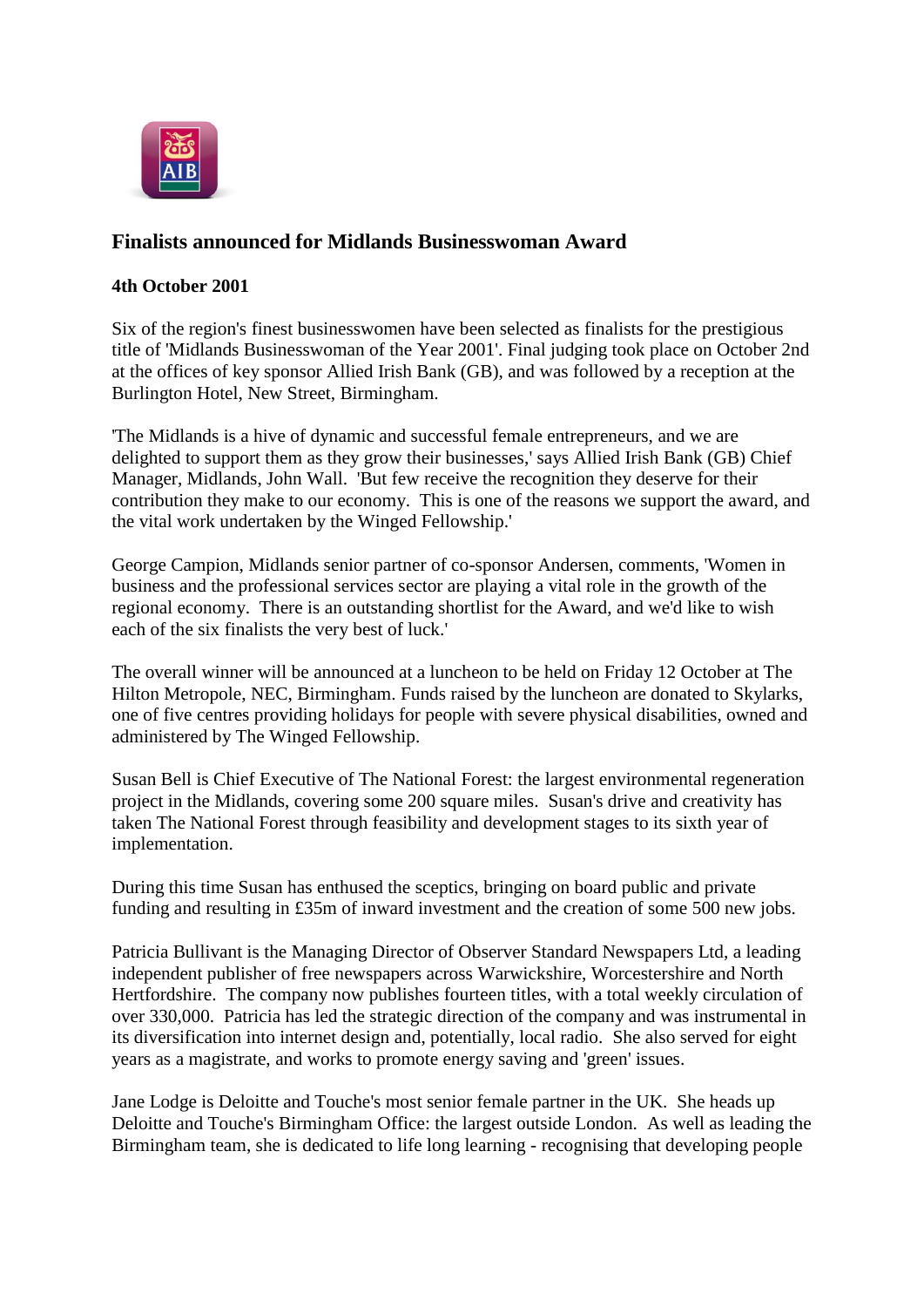is key to business success. Jane also leads a UK-wide initiative to increase the number of women in senior management positions within the practice.

As early as 1985, Jo Marks saw the phenomenal potential of mobile telephony. From her first sale of a single handset, Jo has guided her company Aerofone Ltd. to a position of 500% growth in the last year. A dynamic and hands-on leader, Jo now employs 45 people based across two sites. Underlining Jo's commitment to her staff and her customers is the considerable recognition she has received within the industry. Aerofone Ltd. has been voted 'Best Service Provider' in 2000, and again in 2001.

Pollyanna Pickering is recognised as one of Europe's foremost wildlife artists, with an extensive range of work published in 83 countries worldwide. Committed to the cause of conservation, her books, lectures and exhibitions aim to improve awareness of endangered species. Her 'Pollyanna Pickering Foundation' raises funds for animal welfare and disaster relief and she is patron of the charities 'Raptor Relief', 'Naturewatch' and 'Fable'.

Marilyn Stokes is the Managing Director of both Nestor Medical Duty Services Ltd. and Forensic Medical Services Ltd. Since joining in 1994, Marilyn has taken the company through a period of considerable change and has built the business back after the imposition of new legislation. Under Marilyn's leadership, the customer base has doubled and service delivery is efficient and focused. The organisation's high staff retention rate testifies to Marilyn's flair for people development and teambuilding.

The finalists were chosen from the numerous entries submitted from a broad spectrum of businesses and backgrounds. Likewise, the judges' criteria covers many aspects of business acumen. Each finalist has demonstrated ability and achievement, underpinned the determination and drive to succeed.

Awards chair Judy Groves however, sounds a note of caution, 'Each year it becomes more and more challenging to get women to come forward to be recognised for their success, and to become a role model encouraging other women to develop their potential.'

'With the economic climate as it is,' Judy continues, 'there aren't many success stories around - but each of these six women is an outstanding businesswoman: a shining example of what women can achieve in business.'

The speakers at the lunch will include: The Rt Hon Virginia Bottomley, President of 'Women for Business' and the youngest ever female Cabinet Minister; and Baroness Nokes OBE, now a working peer in the House of Lords, she was also the first female President of the Institute of Chartered Accountants and a senior partner at KPMG. Also speaking will be Polly Vacher, who has recently circumnavigated the globe alone in a single engine Piper Dakota.

The Midlands Businesswoman of the Year will be someone who has displayed exceptional business skills. She will have made a significant contribution to the financial success and performance of her company whether managing a subsidiary or particular area of a large organisation or setting up and running her own business. The judging criteria will reflect the different skills, abilities and influences of both entrepreneur and senior manager.